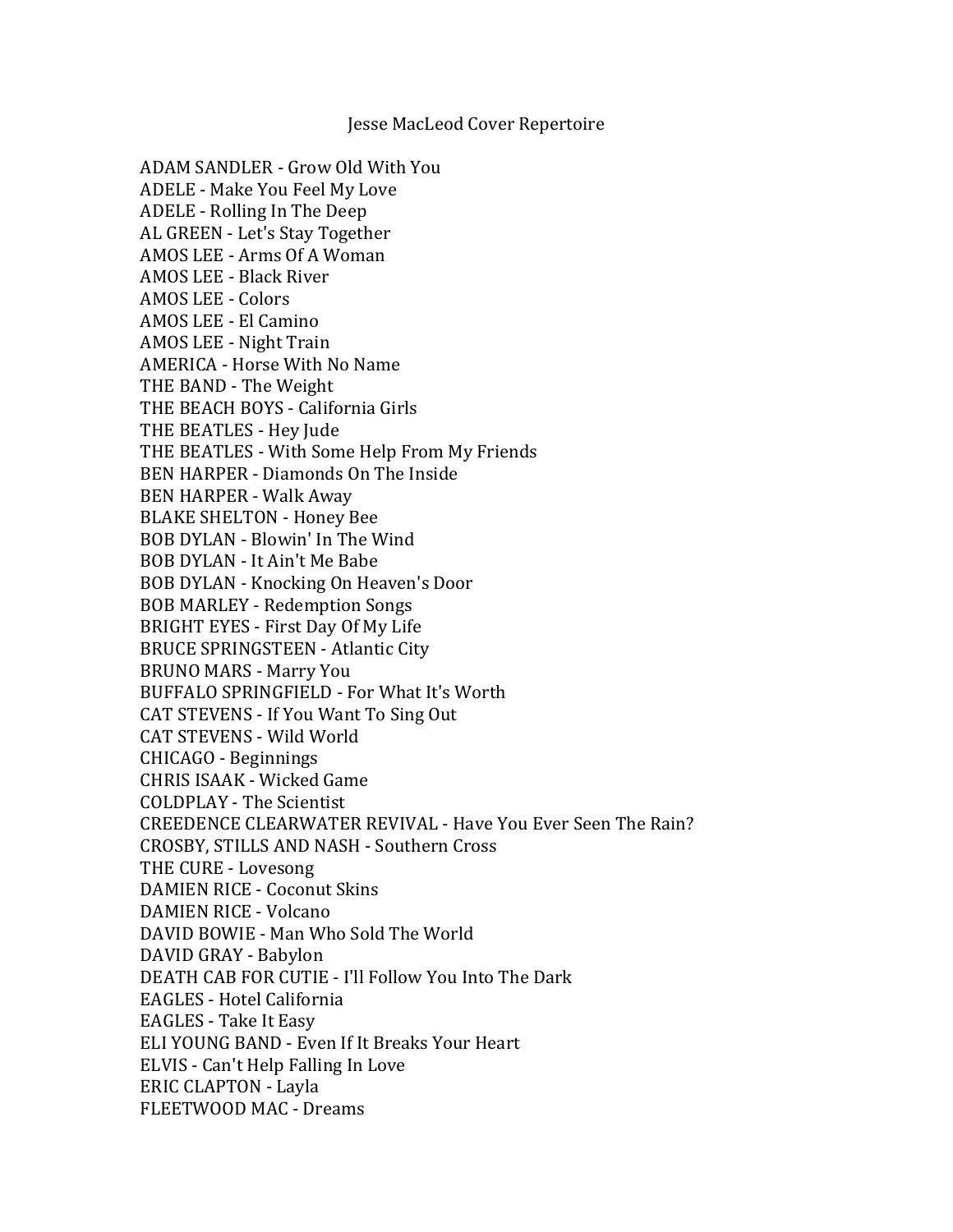FOO FIGHTERS - Times Like These HOOTIE AND THE BLOWFISH - Let Her Cry GARTH BROOKS - Friends In Low Places GREEN DAY - Good Riddance IRON AND WINE - Love And Some Verses JACK JOHNSON - Times Like These JACKSON BROWNE - These Days **JAMES TAYLOR - Fire And Rain** JASON ALDEAN - Big Green Tractor JASON MRAZ - I'm Yours IASON MRAZ - I Won't Give Up JIMMY BUFFET - Margaritaville JOHN LEGEND - All Of Me JOHN LEGEND - Ordinary People JOHN LENNON - Working Class Hero JOHN MAYER - I Don't Trust Myself JOHN MAYER - My Stupid Mouth JOHN MAYER - Queen Of California JOHN MELANCAMP - Jack And Diane **JOHNNY CASH - Folsom Prison Blues JOHNNY CASH - Ring Of Fire** JOURNEY - Don't Stop Believing LEONARD COHEN - Hallelujah LORDE - Royals THE LUMINEERS - Ho Hey THE LUMINEERS - Stubborn Love LYNYRD SKYNYRD - Free Bird LYNYRD SKYNYRD - Sweet Home Alabama MARC KOHN - Walking In Memphis MICHAEL JACKSON - Human Nature MIRACLES - Really Got A Hold On Me NEIL DIAMOND - Sweet Caroline NEIL YOUNG - Heart Of Gold NEIL YOUNG - Old Man OASIS - Wonderwall OLD CROW MEDICINE SHOW - Wagon Wheel OTIS REDDING - Dock Of The Bay PEARL JAM - Black RADIOHEAD - High And Dry RADIOHEAD - Karma Police RAY LAMONTAGNE - Empty RAY LAMONTAGNE - Jolene RAY LAMONTAGNE - Trouble ROLLING STONES - Wild Horses RYAN ADAMS - Come Pick Me Up RYAN ADAMS - Everybody Knows